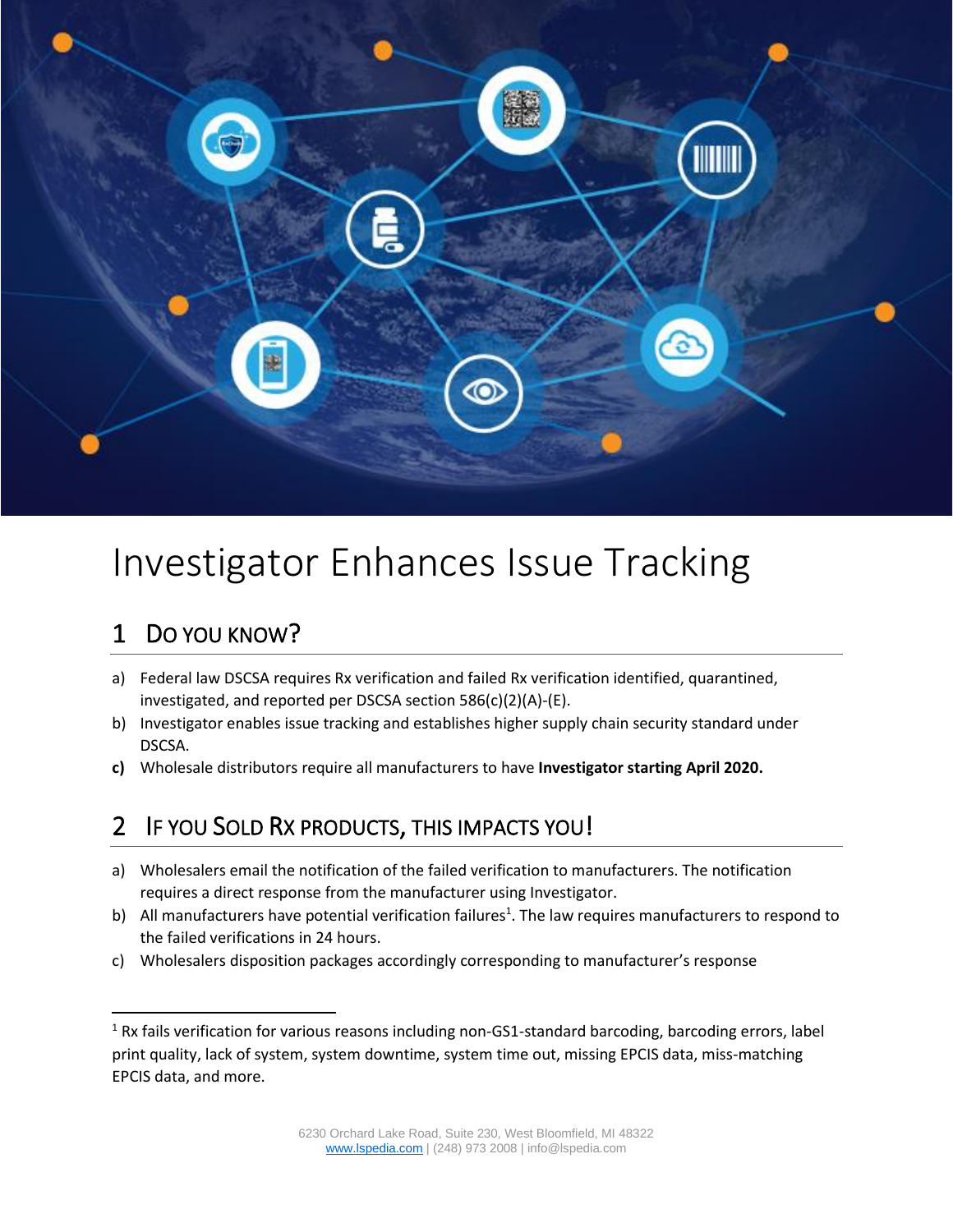Investigator manages all failed VRS verifications. It informs and enables manufacturers so they can research the verification failure and respond accordingly with the automated workflow.

#### 3 ANY OF THESE CAN BE USED TO ENHANCE ISSUE TRACKING

- a) Investigator Enterprise Account
- b) Investigator Notification Account

Investigator is an interactive system that enables wholesalers and manufacturers to work together in resolving verification issues. VRS, EPCIS, QMS, ERP, and other systems are not an Investigator system. However, they can be integrated to Investigator<sup>2</sup> for an efficient and secure platform for serial data integrity.

#### 4 WHO CAN GET INVESTIGATOR?

All manufacturers are eligible for getting Investigator.

- a) Manufacturers with any VRS system
- b) Manufacturers without a VRS system
- c) Manufacturers with any EPCIS system
- d) Manufacturers without an EPCIS system

OneScan Investigator is VRS agnostic, EPCIS agnostic, and ERP agnostic. It is available to all manufacturers. Click [here](#page-3-0) to get Investigator.

## 5 ENTERPRISE ACCOUNT V. NOTIFICATION ACCOUNT

Enterprise account is a full license Investigator system. Notification account is a limited license system sponsored by your wholesale distributor customers requiring the manufacturers to respond to notifications.

| <b>Product Features</b>                                  |              | <b>Enterprise Account Notification Account</b> |
|----------------------------------------------------------|--------------|------------------------------------------------|
| <b>Test sandbox environment</b>                          | γ            |                                                |
| Computer system validation with IQ, OQ, PQ               | ٧            |                                                |
| <b>Notification of failed verifications</b>              | ۷            | Υ                                              |
| <b>Respond to failed verifications</b>                   | v            | v                                              |
| Attach records, files, pictures, screens to response     | Y            | v                                              |
| <b>Respond within the notification email</b>             | v            | v                                              |
| <b>View all notifications</b>                            | $\checkmark$ |                                                |
| <b>Receive notification from all wholesale customers</b> | ۷            |                                                |
| <b>View notification history</b>                         | ۷            |                                                |
| <b>View response history</b>                             | $\checkmark$ |                                                |
| <b>View investigations and history</b>                   | $\checkmark$ |                                                |

<sup>&</sup>lt;sup>2</sup> Please note that only Enterprise account offers integration to VRS, EPCIS, QMS, or ERP systems.

<sup>6230</sup> Orchard Lake Road, Suite 230, West Bloomfield, MI 48322 [www.lspedia.com](http://www.lspedia.com/) | (248) 973 2008 | info@lspedia.com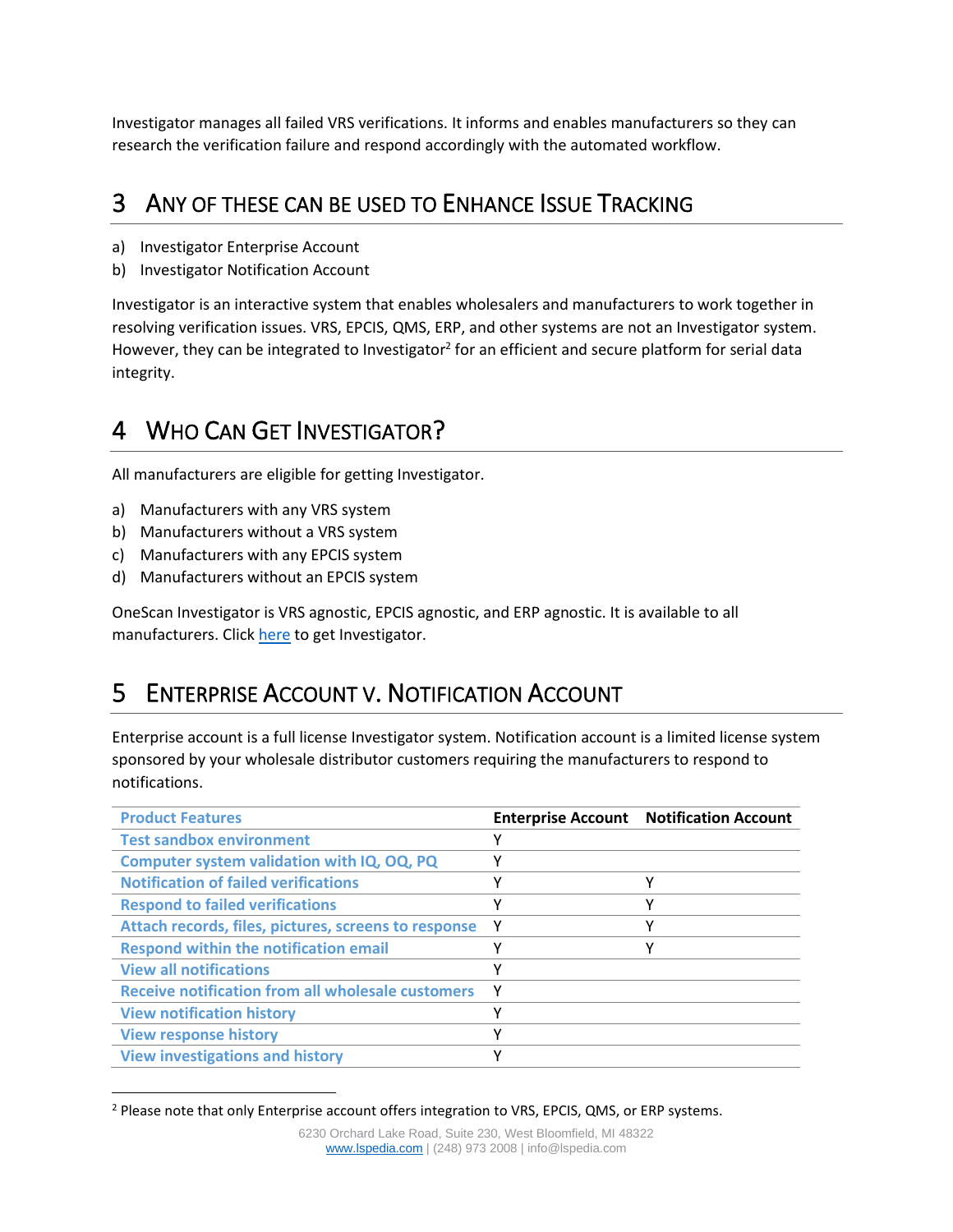| <b>Request pictures and records from wholesalers</b> |  |
|------------------------------------------------------|--|
| <b>Audit trail</b>                                   |  |
| <b>Initiate 3911</b>                                 |  |
| Follow up 3911                                       |  |
| <b>Track consultation with FDA</b>                   |  |
| <b>Terminate 3911</b>                                |  |
| <b>Role-based user security</b>                      |  |
| <b>User management</b>                               |  |

#### 6 REGULATORY REFERENCE

Enterprise account provides full turnkey DSCSA compliance meeting all five verification requirements for manufacturers.

| <b>Manufacturer Requirement for Verification</b>           | <b>Enterprise Account Notification Account</b> |
|------------------------------------------------------------|------------------------------------------------|
| 582 (b)(4)(A) - Verification of Suspect Product            |                                                |
| 582 (b)(4)(B)- Verification of Illegitimate Product        |                                                |
| 582 (b)(4)(C) -Requests for Verification                   |                                                |
| 582 (b)(4)(D)- Verification of Saleable Returned Product Y |                                                |
| 582 (b)(4)(E) - Verification Electronic Database           |                                                |

Enterprise account provides full turnkey DSCSA compliance meeting all four verification requirements for wholesale distributors. Notification Account is used by manufacturers only.

| <b>Wholesale Distributor Requirement for Verification</b>  | <b>Enterprise Account</b> |
|------------------------------------------------------------|---------------------------|
| 582 (c)(4)(A) - Verification of Suspect Product            |                           |
| 582 (c)(4)(B) - Verification of Illegitimate Product       |                           |
| 582 (c)(4)(C) - Verification Electronic Database           |                           |
| 582 (c)(4)(D)- Verification of Saleable Returned Product Y |                           |

# 7 PRICING

Only authorized trading partners are allowed access to Investigator. LSPediA registers every user under the governance guideline published by Healthcare Distribution Alliance. An annual registration fee applies to each registered user. A registration fee waiver is available to eligible manufacturers<sup>3</sup>.

|                                         | <b>Enterprise Account</b> | <b>Notification Account</b> |
|-----------------------------------------|---------------------------|-----------------------------|
| Annual registration fees per named user | \$182                     | \$182                       |
| <b>Annual subscription fees</b>         | <b>Request Quote</b>      | Free                        |

<sup>&</sup>lt;sup>3</sup> The registration fee waiver program is sponsored by top US wholesale distributors. Eligible manufacturers can request the registration fee waiver after you have completed registration process. If you are eligibility, your initial registration fee will be refunded.